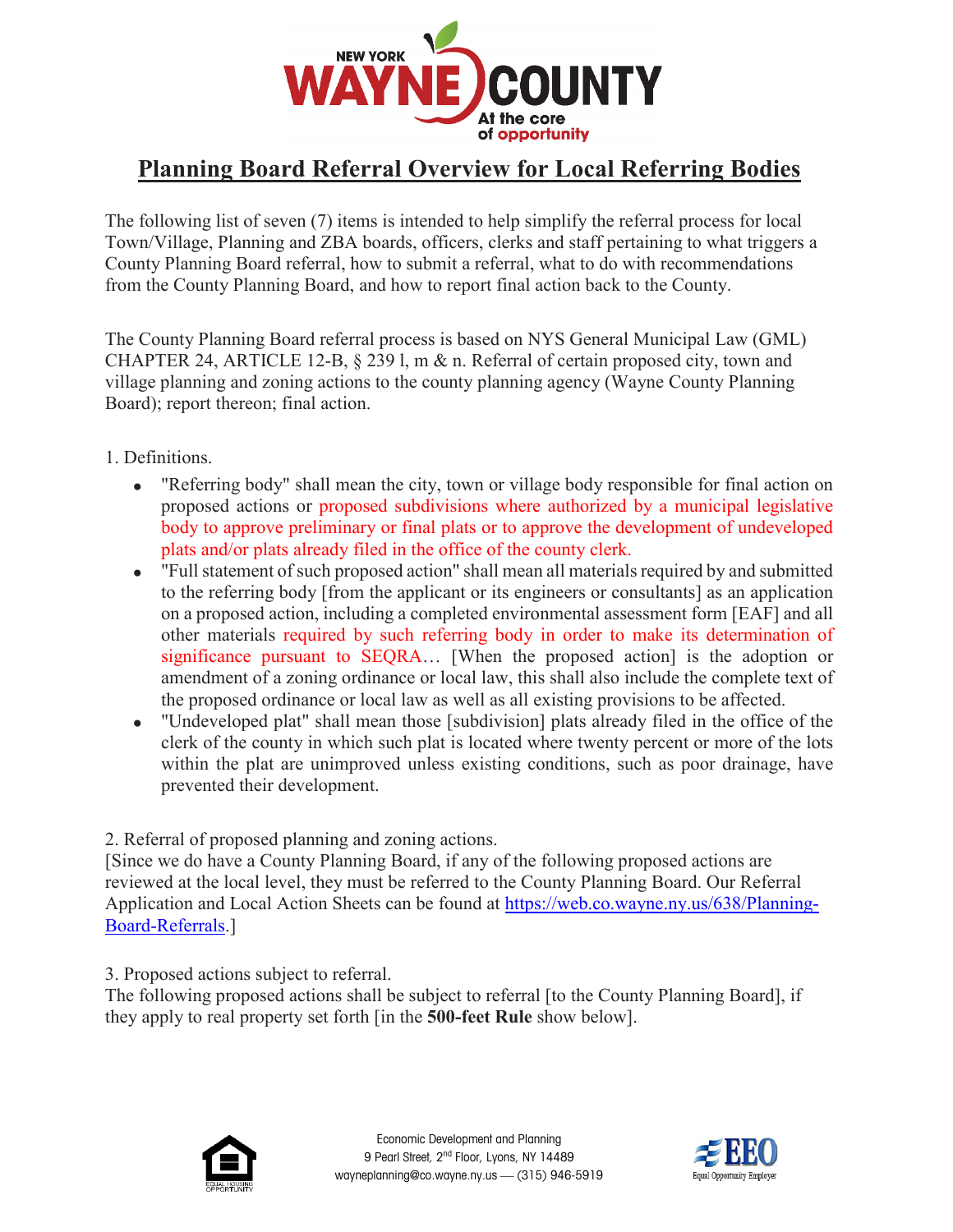

## **LIST OF PROPOSED ACTIONS**

- 1. adoption or amendment of a **comprehensive plan** pursuant to section two hundred seventy-two-a of the town law, section 7-722 of the village law or section twenty-eight-a of the general city law;
- 2. adoption or amendment of a **zoning ordinance or local law**;
- 3. issuance of **special use permits**;
- 4. approval of **site plans**;
- 5. granting of **use or area variances**;
- 6. proposed **subdivision plats**;
- 7. **other authorizations** which a referring body may issue under the provisions of any [local] zoning ordinance or local law.

The proposed actions [shown above in the List of Proposed Actions] shall be subject to the referral requirements **if they apply to real property within five hundred feet of the following:**

### **THE 500-FEET RULE**

- 1. the boundary of any city, village or town; or
- 2. the boundary of any existing or *proposed\** county or state park or any other recreation area; or
- 3. the right-of-way of any existing or *proposed\** county or state parkway, thruway, expressway, road or highway; or
- 4. the existing or *proposed*\* right-of-way of any stream or drainage channel owned by the county or for which the county has established channel lines; or
- 5. the existing or *proposed*\* boundary of any county or state owned land on which a public building or institution is situated; or
- *6.* the boundary of a farm operation located in an agricultural district, as defined by article twenty-five-AA of the agriculture and markets law, *except this subparagraph shall not apply to the granting of area variances.*

\**proposed* here means "shown on a county comprehensive plan or adopted on an official map."

### 4. Exceptions.

The county planning agency or regional planning council may enter into an agreement with the referring body or other duly authorized body of a city, town or village to provide that certain proposed actions set forth in this subdivision are of local, rather than inter-community or countywide concern, and are not subject to referral under this section. [See accompanying Town document for exceptions to any of the above named Proposed Actions.]

5. Submission of Proposed Actions, a.k.a. Referrals.

If the proposed action meets the criteria above (as to proposed action, 500-ft rule and exceptions) then the referring body shall submit a full statement of action with a formal referral form (located on the planning dept. webpage) describing the proposed action to the County Planning office by mail, email or in person. This must arrive by end of business on the Monday of the week prior to the scheduled Planning Board monthly meetings. A Full Statement of action is defined above.